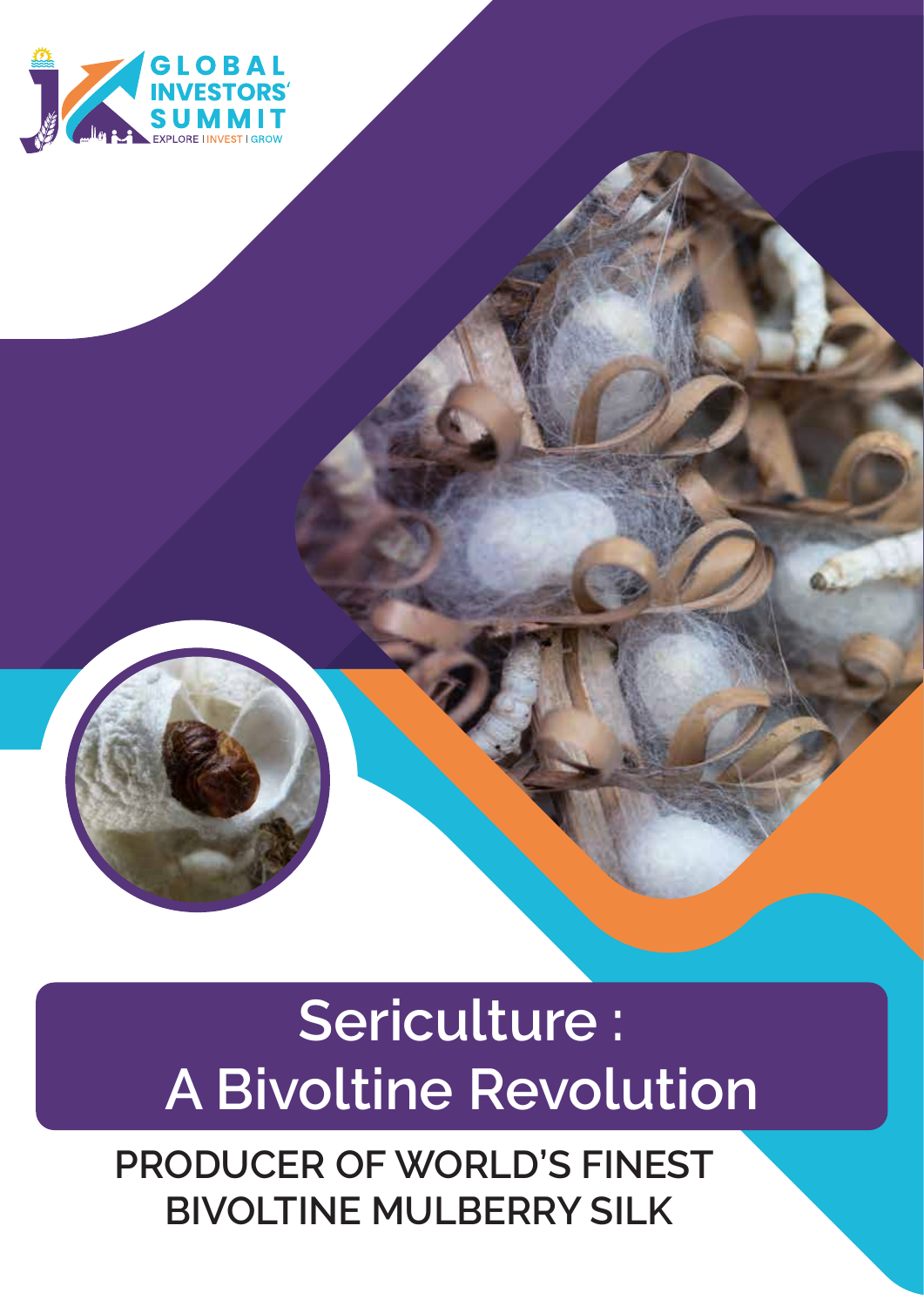## **OVERVIEW**



# INFRASTRUCTURE

GOVERNMENT SILK FACTORY, RAJBAGH, **SRINAGAR** 

GOVERNMENT SILK FACTORY, BARI BRAHAMANA, JAMMU

FILATURE UNITS ONE IN KASHMIR AND OTHER ONE IN JAMMU

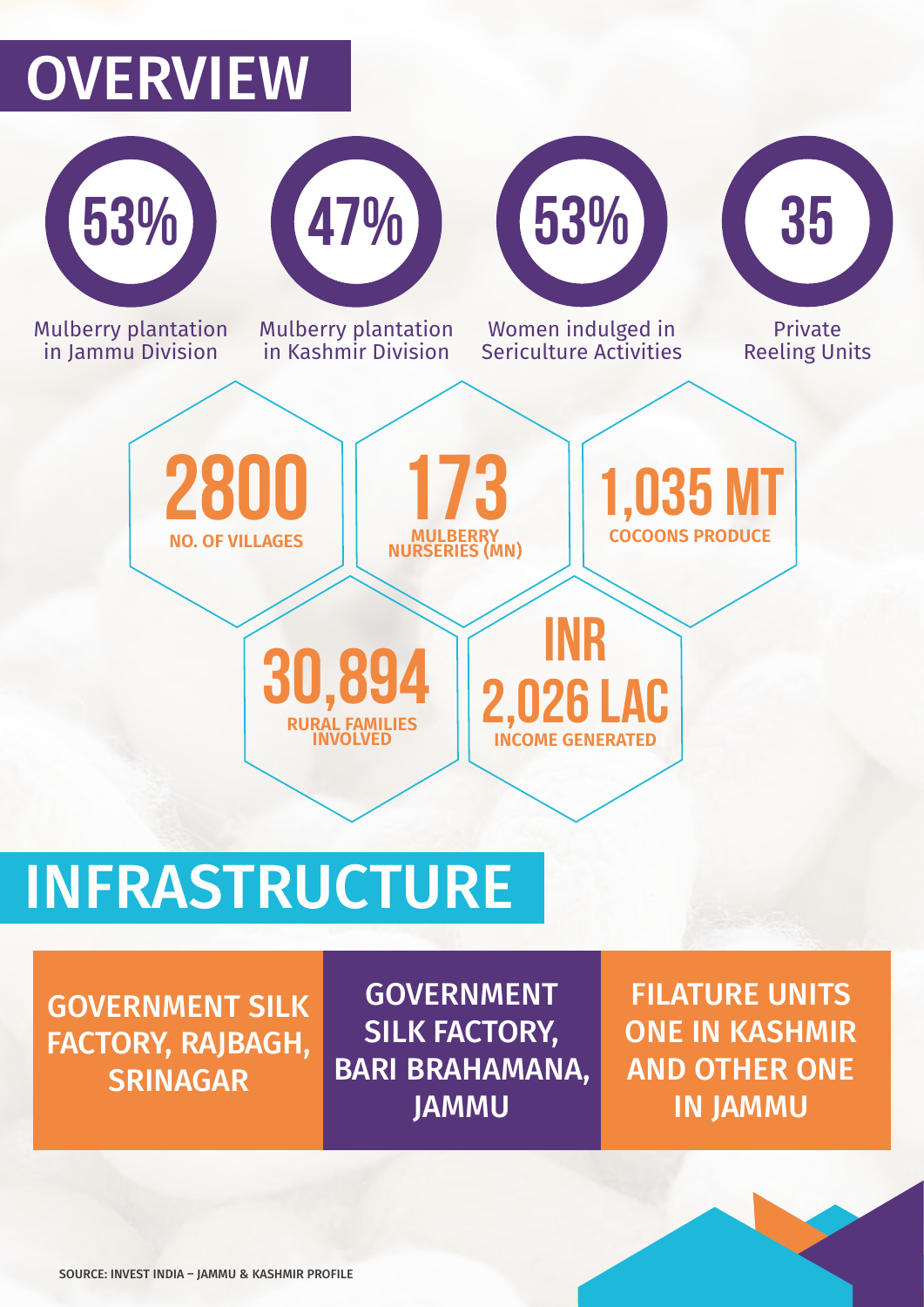## NOTABLE HIGHLIGHTS

Sericulture is one of the major traditional agro- based cottage<br>industries of Jammu & Kashmir, produces high-quality Bivoltine<br>Silk (Mulberry Silk) at par with international standards industries of Jammu & Kashmir, produces high-quality Bivoltine Silk (Mulberry Silk) at par with international standards

Diverse agro-climatic conditions in the UT cradles<br>wide variety of mulberry genetic resources. wide variety of mulberry genetic resources.

Only UT in the Country which is at the same altitude as<br>other leading Bivoltine Mulberry sericulture countries of<br>the world. other leading Bivoltine Mulberry sericulture countries of the world.

Bivoltine/Mulberry sericulture development has<br>been one of the priority sectors of Jammu & Kashmir<br>**1990** been one of the priority sectors of Jammu & Kashmir

## INVESTMENT OPPORTUNITIES

**INTEGRATED REARING, REELING AND WEAVING UNITS**

**COCOON REELING UNITS** **COLD STORAGE FOR COCOON PRESERVATION**